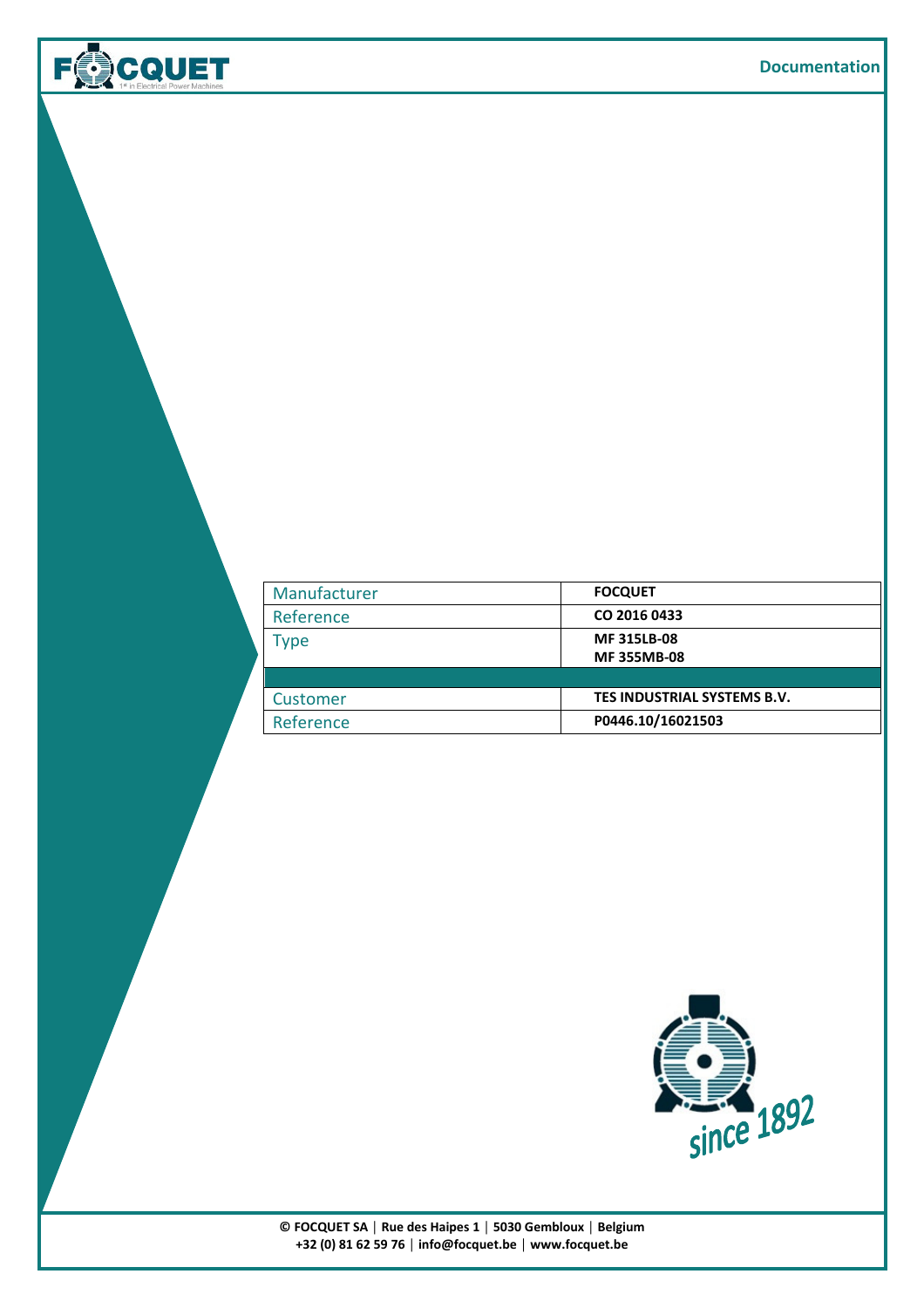

## **Declaration of Compliance**

**l** 

Buyer : **TES INDUSTRIAL SYSTEMS B.V.** Mechanisatieweg 2 4906 AE Oosterhout, Netherlands

Order no. : **P0446.10/16021503**

## Scope of delivery :

| Nº | Quantity | <b>Description</b>               | <b>Type</b> |
|----|----------|----------------------------------|-------------|
| 01 |          | AC Squirrel Cage Induction Motor | MF 315LB-08 |
| 02 |          | AC Squirrel Cage Induction Motor | MF 355MB-08 |

We certify that the listed products have been manufactured, examined and delivered according to the technical specifications of the order.

GEMBLOUX, 20<sup>th</sup> April 2016

\_\_\_\_\_\_\_\_\_\_\_\_\_\_\_\_\_\_\_\_\_\_\_\_\_\_

Person in charge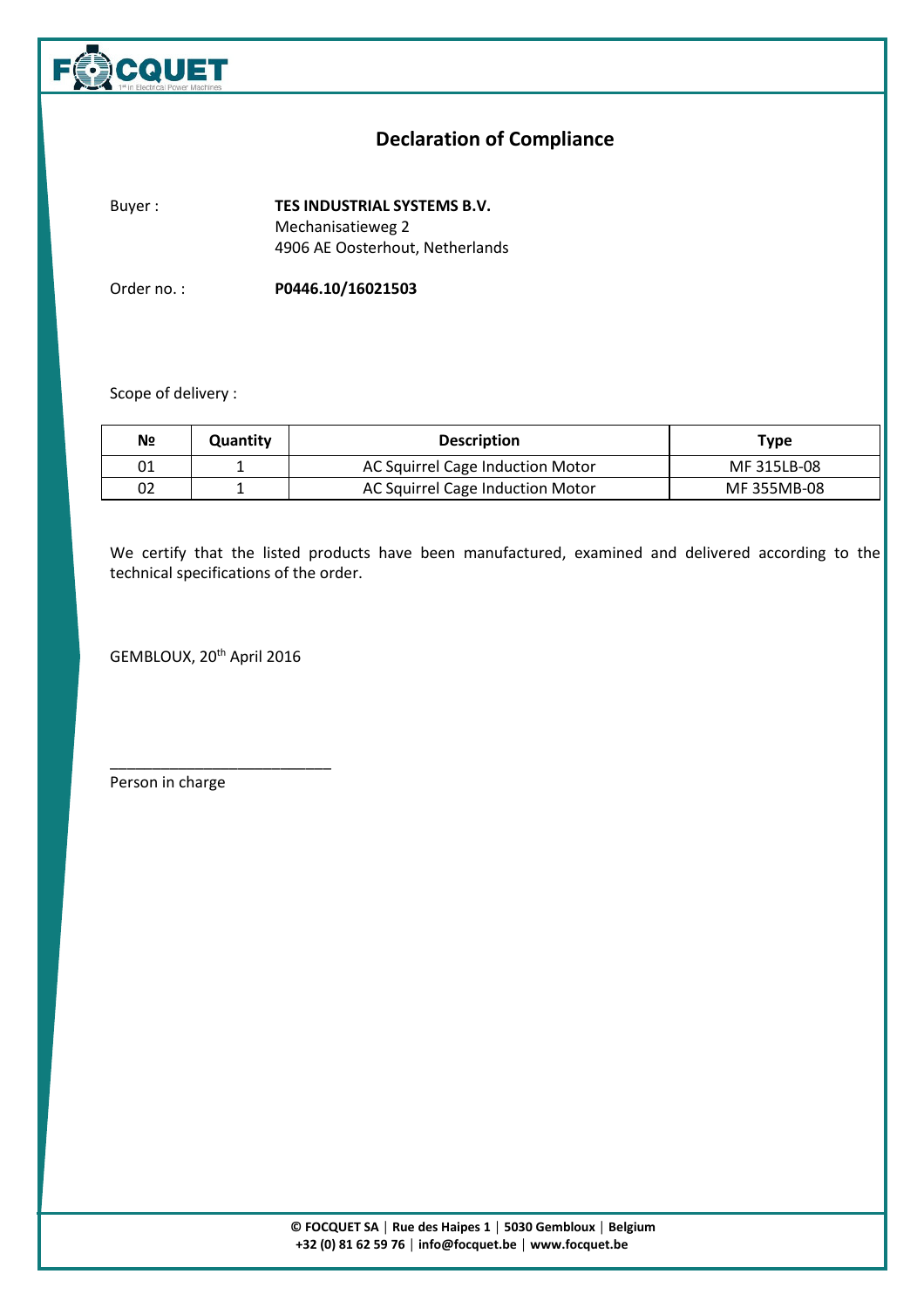

The electrical apparatus:

Three-phase asynchronous motor with squirrel-cage rotor & Three-phase asynchronous motor with slip ring rotor

Of the series **MA / MF / MB**

Followed by the motor type, are in conformity with the instructions of the following EU directives:

**2006/95/EG 2004/108/EG** 

The conformity with the instructions of these directives is proved by the observation of the following standards:

**EN 61000-6-1, EN 61000-6-2, EN 61000-6-3, EN 61000-6-4 EN 55014-1, EN 55014-2 EN 61000-3-2, EN 61000-3-3 EN 60034-1, EN 60034-2-1, EN 60034-5. EN 60034-6, EN 60034-9, EN 60034-30 IEC 60038 EN 60204-1** 

The specified product is exclusively intended for fitting into another machine. Start of operation is permitted until conformity of the end product with the directive **2006/42/EC** is established.

Gembloux, 01st January 2015

**Bruno Focquet**  *Managing Director* 

\_\_\_\_\_\_\_\_\_\_\_\_\_\_\_\_

This certificate attests the conformity with the named Directives; however, it is not a promise of properties in the meaning of product liability.

*In case of electronic communication, the signature does not appear.*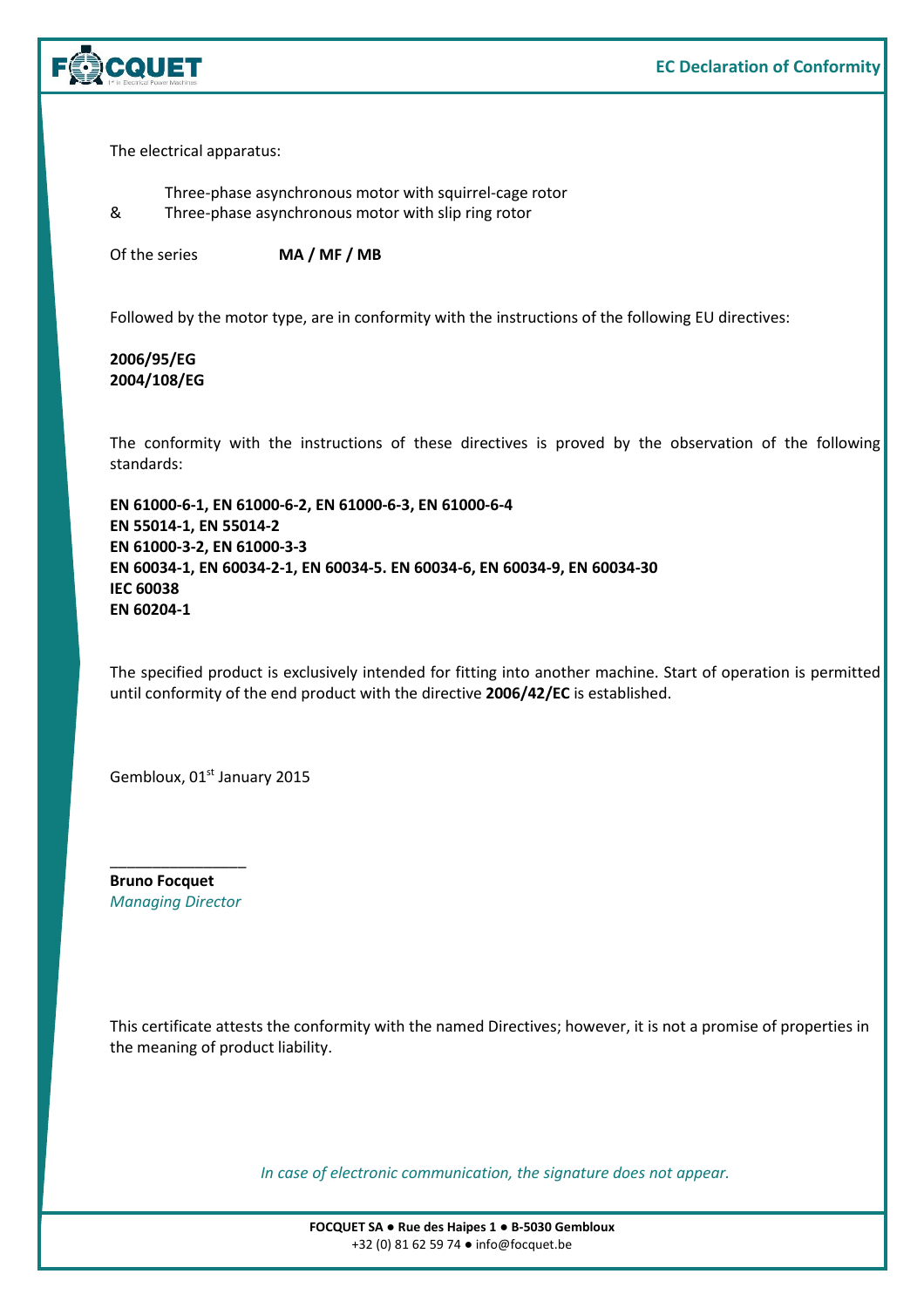| <b>Data Sheet</b> |
|-------------------|
|                   |

|                              | <b>Data</b>  |                      |
|------------------------------|--------------|----------------------|
| <b>Rotor</b>                 |              | Squirrel Cage Rotor  |
| <b>Type</b>                  | MF 315LB-08  |                      |
| <b>Serial Number</b>         | 20160433-01  |                      |
| <b>Design</b>                |              | IEC 34-1 / EN60034-1 |
| <b>Duty</b>                  |              | S <sub>1</sub>       |
| <b>Phase</b>                 |              | 3                    |
| <b>Power</b>                 | kW           | 110                  |
| <b>Voltage</b>               | $\mathsf{V}$ | 400                  |
| <b>Tolerance</b>             | $\%$         | $+/- 10$             |
| <b>Frequency</b>             | Hz           | 50                   |
| <b>Tolerance</b>             | $\%$         | $+/- 2$              |
| <b>Connection</b>            |              | Δ                    |
| <b>Poles</b>                 |              | 8                    |
| <b>Speed</b>                 | rpm          | 735                  |
| <b>Direction of Rotation</b> |              | <b>Both</b>          |
| <b>Current</b>               | A            | 206                  |
| <b>Efficiency</b>            | $\%$         | 94                   |
| <b>Power Factor</b>          |              | 0,82                 |
| <b>Torque</b>                | Nm           | 1.429                |
| <b>Start Up</b>              |              | DOL / VFD            |
| $I_A/I_N$                    | $\%$         | 640                  |
| $M_A/M_N$                    | $\%$         | 180                  |
| $M_{K}/M_{N}$                | $\%$         | 200                  |
| <b>Mounting</b>              |              | IM <sub>B3</sub>     |
| <b>Frame Size</b>            |              | 315L                 |
| <b>Housing material</b>      |              | Cast Iron            |
| <b>Protection</b>            |              | <b>IP 55</b>         |
| <b>Cooling</b>               |              | IC 411               |
| <b>Balancing</b>             |              | Half Key             |
| <b>Insulation class</b>      |              | F.                   |
| <b>Temperature Rise</b>      |              | $\sf B$              |
| <b>Weight</b>                | kg           | $^{\sim}1.150$       |
|                              |              |                      |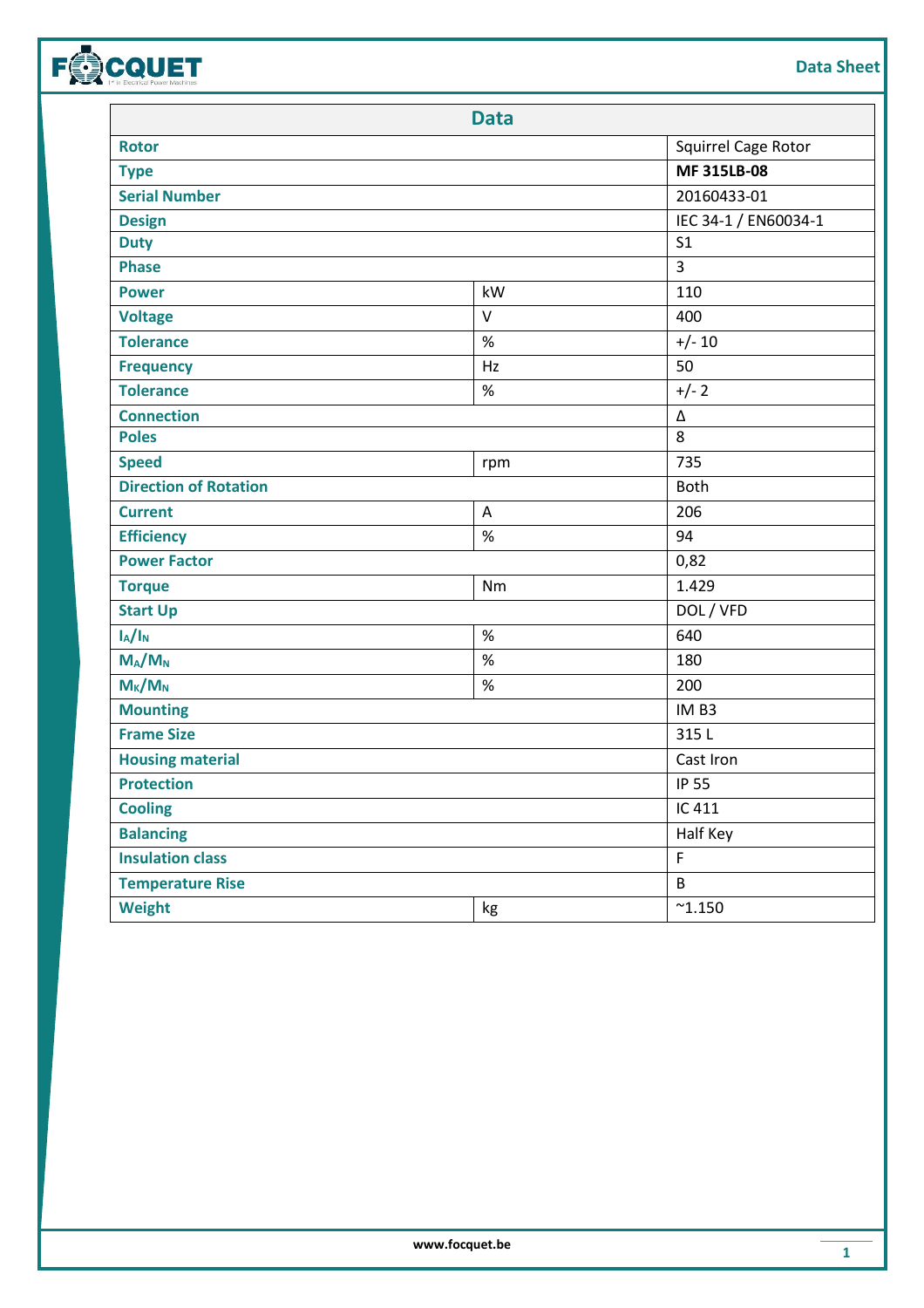| Data Sheet |
|------------|
|------------|

|                                                 | <b>Bearings &amp; Lubrication</b> |                             |
|-------------------------------------------------|-----------------------------------|-----------------------------|
| <b>Bearing Type</b>                             |                                   | <b>Antifriction Bearing</b> |
| <b>Cooling</b>                                  |                                   | Self Cooled                 |
|                                                 | <b>Drive End</b>                  | 6319.C3                     |
| <b>Type</b>                                     | Non Drive End                     | 6319.C3 - Insulated         |
| <b>Lubrication interval</b>                     | h                                 | 6.100                       |
| <b>Volume of Grease</b>                         | g                                 | 45                          |
| <b>Lubricant</b>                                |                                   | Caltex SRI-2                |
|                                                 | <b>Painting</b>                   |                             |
| <b>System</b>                                   |                                   | Moderate                    |
| <b>Colour</b>                                   |                                   | <b>RAL 7030</b>             |
|                                                 | <b>Vibration</b>                  |                             |
| <b>Vibration</b>                                | mm/s                              | < 2,8                       |
|                                                 | <b>Starting</b>                   |                             |
|                                                 | Cold                              | $\overline{3}$              |
| <b>Starts</b>                                   | Warm                              | $\overline{2}$              |
|                                                 | Per Year                          | 1.000                       |
|                                                 | <b>Ambiance</b>                   |                             |
| <b>Ambient temperature</b>                      | $^{\circ}$ C                      | $-20  + 40$                 |
| <b>Altitude</b>                                 | m above sea level                 | $\leq 1.270$                |
| <b>Humidity</b>                                 | $\%$                              | < 95                        |
| <b>Installation</b>                             |                                   | Outdoor / Indoor            |
|                                                 | <b>Accessories</b>                |                             |
| Regreasing device                               |                                   |                             |
| KTY 84/130 Sensor                               |                                   |                             |
| <b>Metal Fan</b>                                |                                   |                             |
| Encoder Hübner HOG 10 DN 1024 I LR 16H7 + ESL90 |                                   |                             |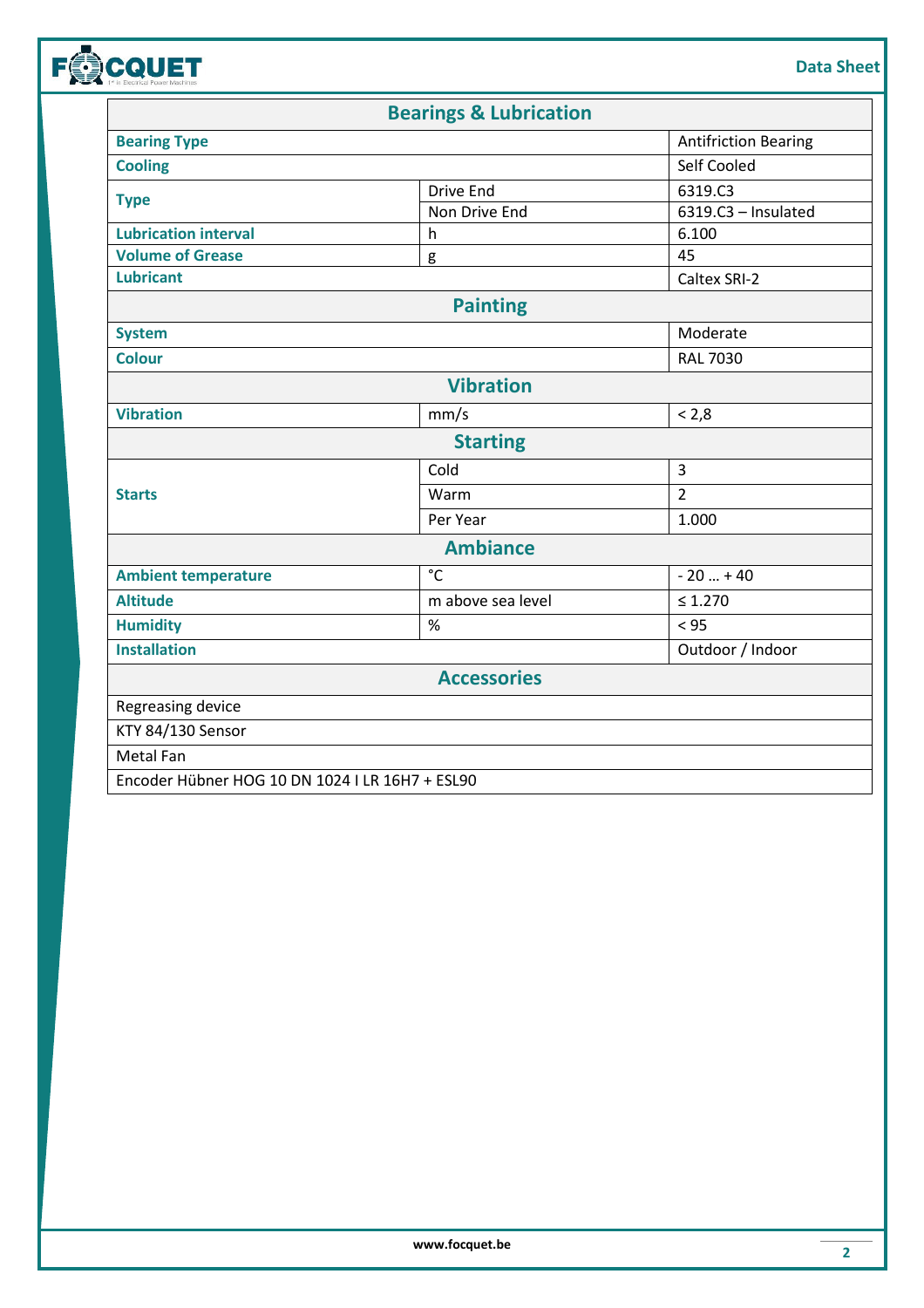

**Date (d/m/y): 19/04/2016 Customer: TES MF 315LB-08 20160433-01 Motor: Serial No:**

|                    |                                                                                                                                                                                                                               |              |                     |                                       |                         |                              |                                           | <u>senarivu.</u>                |                                | <u>ZUIDU4JJ-UI</u> |                               |                          |             |
|--------------------|-------------------------------------------------------------------------------------------------------------------------------------------------------------------------------------------------------------------------------|--------------|---------------------|---------------------------------------|-------------------------|------------------------------|-------------------------------------------|---------------------------------|--------------------------------|--------------------|-------------------------------|--------------------------|-------------|
| <b>Test Report</b> |                                                                                                                                                                                                                               |              |                     |                                       |                         |                              |                                           |                                 |                                |                    |                               |                          |             |
|                    | Name-Plate Data<br>S <sub>1</sub>                                                                                                                                                                                             |              |                     |                                       |                         |                              |                                           |                                 |                                |                    |                               |                          |             |
|                    |                                                                                                                                                                                                                               | Duty         |                     | 50                                    |                         |                              | Δ                                         |                                 |                                |                    |                               |                          |             |
|                    | $n_N$ [min-1]                                                                                                                                                                                                                 | $f$ [Hz]     |                     | 735                                   |                         | UN[V]<br>$\ln[A]$            | 400<br>206                                |                                 |                                |                    | $\cos \phi$<br>$P_N$ [Kw]     | 0,82<br>110              |             |
|                    |                                                                                                                                                                                                                               | IP           |                     | 55                                    |                         | <b>IS.Class</b>              |                                           | $\mathsf F$                     |                                |                    | Net B3 [kg]                   |                          | 1118        |
|                    |                                                                                                                                                                                                                               |              |                     |                                       |                         |                              |                                           |                                 |                                |                    |                               |                          |             |
|                    | Drive-end Bearing                                                                                                                                                                                                             |              |                     |                                       | 319                     |                              |                                           | Non drive-end Bearing           |                                |                    | 6319                          |                          |             |
|                    | Phase-Resistance at                                                                                                                                                                                                           |              |                     |                                       |                         |                              |                                           |                                 |                                |                    |                               |                          |             |
|                    | $20^{\circ}$ C                                                                                                                                                                                                                |              | $[\Omega]$          | 0,0257                                |                         | $\lceil \Omega \rceil$       |                                           | 0,0258                          | $[\Omega]$                     |                    | 0,0257                        |                          |             |
|                    |                                                                                                                                                                                                                               |              |                     |                                       |                         | <b>TEMPERATURE-RISE TEST</b> |                                           |                                 |                                |                    |                               |                          |             |
|                    |                                                                                                                                                                                                                               |              |                     |                                       |                         |                              |                                           |                                 |                                |                    |                               | Temperature              |             |
| Conn.              | U                                                                                                                                                                                                                             | $\mathsf{f}$ | I <sub>N</sub> ass  | P <sub>N</sub> ress                   | Lasting                 |                              |                                           | Terminals Winding 0 Wind. Res.  |                                |                    | Amb. $θ$ Frame $θ$ Wind. Res. | Rise                     |             |
|                    |                                                                                                                                                                                                                               |              | I <sub>N</sub> abs  | P <sub>N</sub> out                    |                         |                              |                                           | Initial                         |                                | Final              |                               | $\Delta\theta$           |             |
|                    | [V]<br>400                                                                                                                                                                                                                    | [Hz]<br>50   | [A]<br>206          | [kW]<br>110                           | [h]<br>4                |                              | $\lceil \text{°C} \rceil$<br>20           | $\lceil \Omega \rceil$<br>0,026 | $ \,^{\circ}\textrm{C} $<br>22 | [°C]<br>62         | $\Omega$<br>0,033             | [K]<br>$69,\overline{2}$ |             |
| Δ                  |                                                                                                                                                                                                                               |              |                     |                                       |                         |                              |                                           |                                 |                                |                    |                               |                          |             |
|                    |                                                                                                                                                                                                                               |              |                     |                                       |                         |                              | <b>LOAD TEST</b>                          |                                 |                                |                    |                               |                          |             |
|                    |                                                                                                                                                                                                                               | U            | f                   | n                                     | S                       |                              | input                                     | <b>TN</b>                       | out                            | η                  | $\cos \phi$                   | Notes                    |             |
|                    | Conn. Load                                                                                                                                                                                                                    | [V]          | [Hz]                | $[min-1]$                             | %                       | [A]                          | [kW]                                      | [Nm]                            | [kW]                           | %                  |                               |                          |             |
| Δ                  | 25 %<br>50 %                                                                                                                                                                                                                  | 400          | 50                  | 748                                   | 0,267                   | 80                           | 31,55                                     | 351,1                           | 27,5                           | 87,2               | 0,5693                        |                          |             |
| Δ<br>Δ             | 75 %                                                                                                                                                                                                                          | 400<br>400   | 50<br>50            | 745<br>741                            | 0,667<br>1,2            | 120<br>160,8                 | 59,71<br>88,23                            | 705<br>1063                     | 55<br>82,5                     | 92,1<br>93,5       | 0,7182<br>0,792               |                          |             |
| Δ                  | 100 %                                                                                                                                                                                                                         | 400          | 50                  | 736                                   | 1,867                   | 204,5                        | 117,2                                     | 1427                            | 110                            | 93,8               | 0,8276                        |                          |             |
| Δ                  | 125 %                                                                                                                                                                                                                         | 400          | 50                  | 730                                   | 2,667                   | 254,5                        | 146,9                                     | 1799                            | 138                            | 93,6               | 0,8331                        |                          |             |
|                    |                                                                                                                                                                                                                               |              |                     |                                       |                         |                              |                                           |                                 |                                |                    |                               |                          |             |
|                    |                                                                                                                                                                                                                               |              |                     |                                       |                         | <b>BREAKDOWN TORQUE TEST</b> |                                           |                                 |                                |                    |                               | <b>DIELECTRIC TEST</b>   |             |
|                    | U                                                                                                                                                                                                                             | $\mathsf{f}$ |                     | n                                     | <b>TN</b>               |                              | P ress out P ass, abs                     | η                               | $\cos \phi$                    |                    |                               |                          |             |
| Conn.              | [V]                                                                                                                                                                                                                           | [Hz]         | [A]                 | $\lceil \mathsf{min\text{-}1} \rceil$ | [Nm]                    | [kW]                         | [kW]                                      | %                               |                                |                    |                               | Between Windings and the |             |
| Δ                  | 400                                                                                                                                                                                                                           | 50           |                     |                                       | 2850                    |                              |                                           |                                 |                                |                    |                               | Frame                    |             |
|                    |                                                                                                                                                                                                                               |              |                     | <b>LOCKED ROTOR TEST</b>              |                         |                              |                                           | <b>RATIO</b>                    |                                |                    | Test N°                       | U[V]                     | [a]         |
|                    | U                                                                                                                                                                                                                             | f            | T <sub>1</sub>      |                                       | Il sss, abs. P ass, abs | $\cos \phi$                  | $\frac{1}{2}$ $\frac{1}{2}$ $\frac{1}{2}$ | $T_1/T_N$ $T_1/T_N$             |                                |                    |                               |                          |             |
| Conn.              | $[V] % \begin{center} % \includegraphics[width=\linewidth]{imagesSupplemental_3.png} % \end{center} % \caption { % Our method shows the proposed method. % Our method shows the proposed method. % } % \label{fig:example} %$ | [Hz]<br>50   | [Nm]<br>2560        | [A]                                   | [kW]                    |                              |                                           |                                 |                                |                    |                               |                          | 2380 0.02A  |
| Δ                  | 400                                                                                                                                                                                                                           |              |                     | 1346                                  |                         |                              |                                           |                                 |                                |                    |                               |                          |             |
|                    |                                                                                                                                                                                                                               |              | <b>NO-LOAD TEST</b> |                                       |                         |                              |                                           |                                 |                                |                    |                               | INSUL. RES.              |             |
|                    | U                                                                                                                                                                                                                             | $\mathbf f$  | $n_{N}$             |                                       | Il sss, abs. P ass, abs |                              |                                           | $L_{WA} [dB(A)]$                |                                |                    | amb. T                        | U                        |             |
| Conn.              | [V]                                                                                                                                                                                                                           |              | $[Hz]$ $[min-1]$    | [A]                                   | [kW]                    | $\cos \phi$                  |                                           | No Load                         | Load                           |                    | [°C]                          | [V]                      | $[M\Omega]$ |
| Δ                  | 400                                                                                                                                                                                                                           | 50           | 749                 | 90                                    | 5000                    | 0,0773                       |                                           | 73                              |                                |                    | 19                            | 1000                     | 500         |
|                    |                                                                                                                                                                                                                               |              |                     |                                       |                         |                              |                                           |                                 |                                |                    |                               |                          |             |
| NOTE:              |                                                                                                                                                                                                                               |              |                     |                                       |                         |                              |                                           |                                 |                                |                    |                               |                          |             |
|                    |                                                                                                                                                                                                                               |              |                     |                                       |                         |                              |                                           |                                 |                                |                    |                               |                          |             |
| Signature:         |                                                                                                                                                                                                                               |              |                     |                                       |                         |                              |                                           |                                 |                                |                    |                               |                          |             |
|                    |                                                                                                                                                                                                                               |              |                     |                                       |                         |                              |                                           |                                 |                                |                    |                               |                          |             |
|                    |                                                                                                                                                                                                                               |              |                     |                                       |                         |                              |                                           |                                 |                                |                    |                               |                          |             |
|                    |                                                                                                                                                                                                                               |              |                     |                                       |                         |                              |                                           |                                 |                                |                    |                               |                          |             |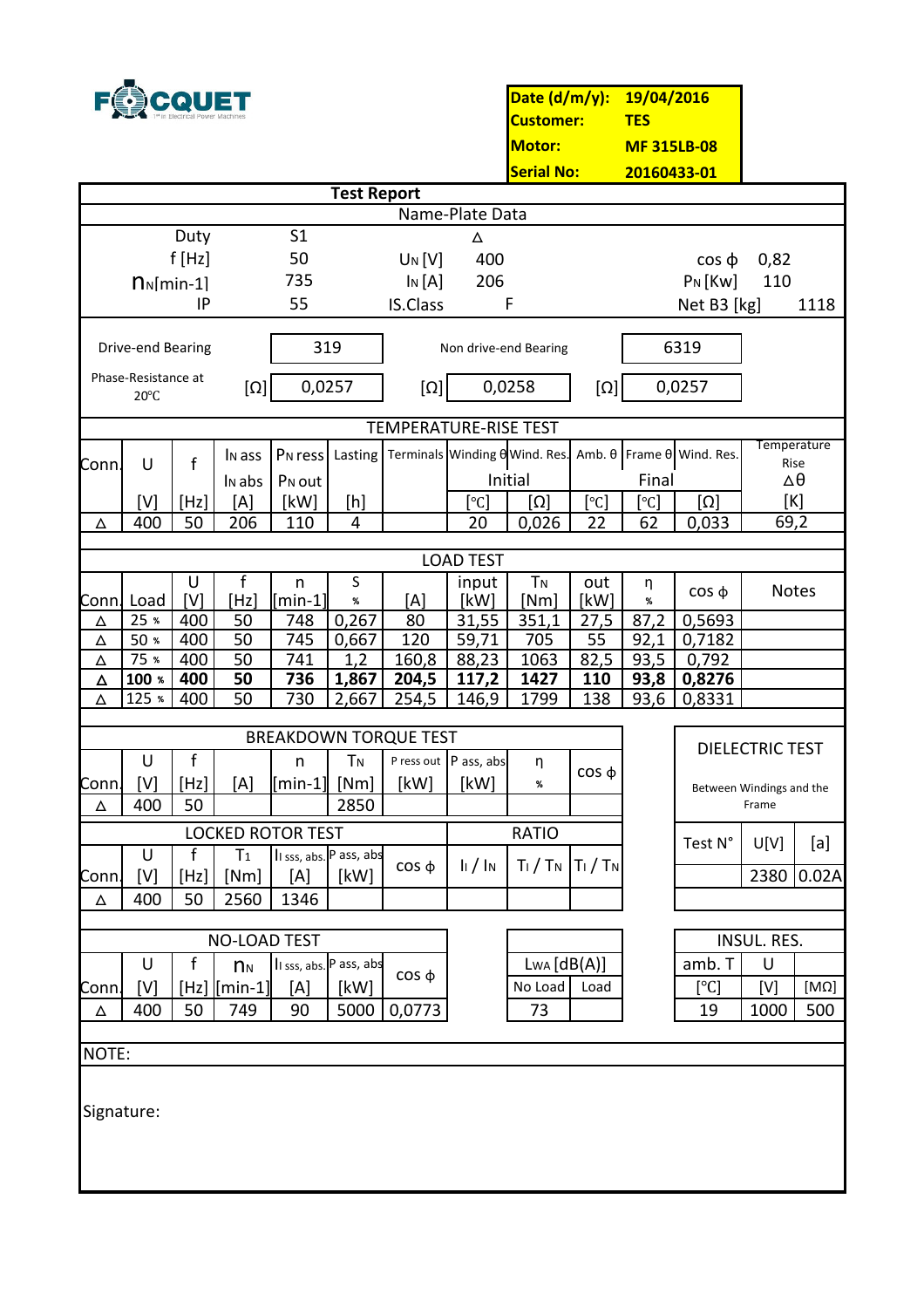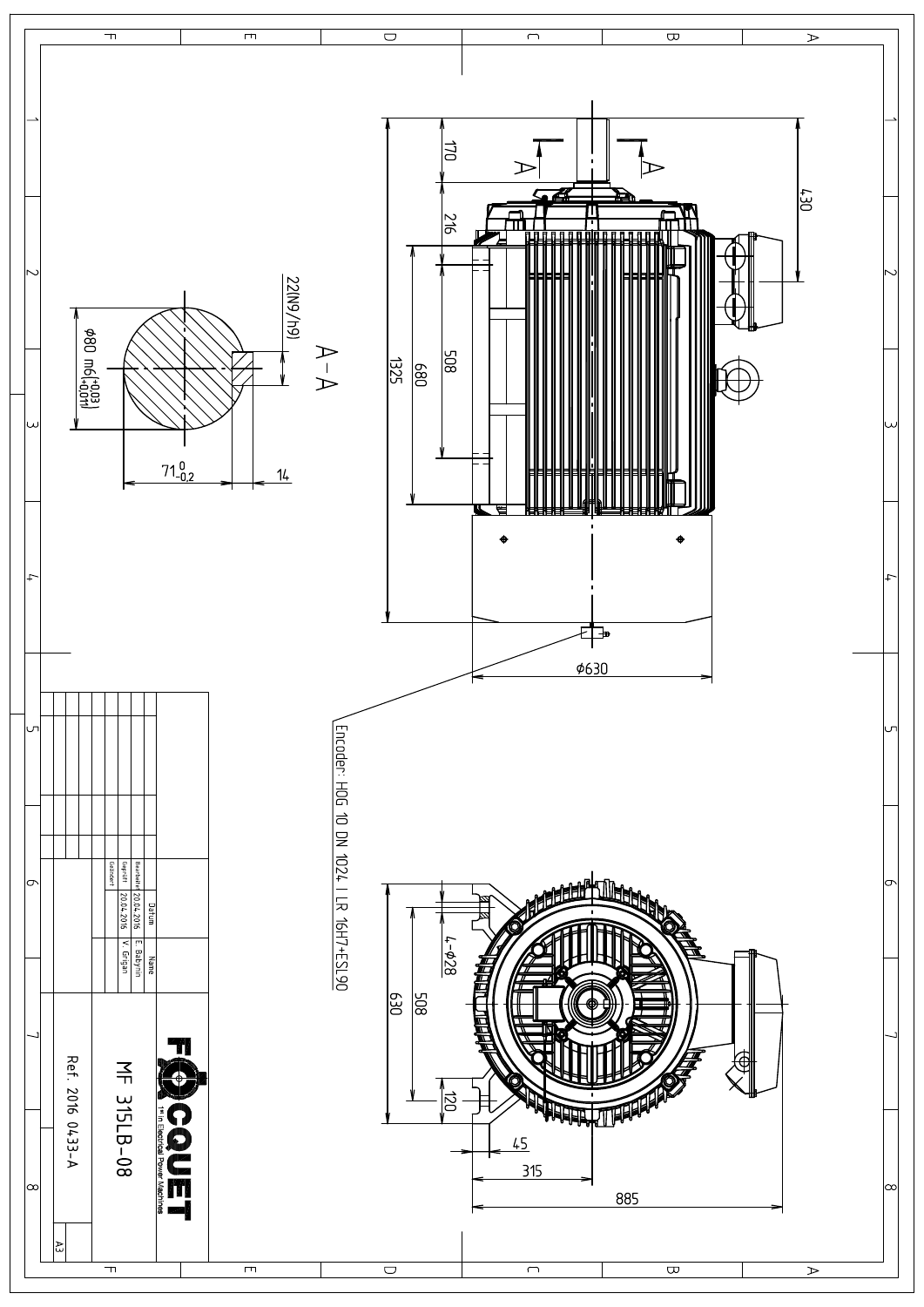| <b>Data Sheet</b> |
|-------------------|
|                   |

|                              | <b>Data</b>  |                      |
|------------------------------|--------------|----------------------|
| <b>Rotor</b>                 |              | Squirrel Cage Rotor  |
| <b>Type</b>                  | MF 355MB-08  |                      |
| <b>Serial Number</b>         | 20160433-02  |                      |
| <b>Design</b>                |              | IEC 34-1 / EN60034-1 |
| <b>Duty</b>                  |              | S <sub>1</sub>       |
| <b>Phase</b>                 |              | 3                    |
| <b>Power</b>                 | kW           | 160                  |
| <b>Voltage</b>               | $\mathsf{V}$ | 400                  |
| <b>Tolerance</b>             | $\%$         | $+/- 10$             |
| <b>Frequency</b>             | Hz           | 50                   |
| <b>Tolerance</b>             | $\%$         | $+/- 2$              |
| <b>Connection</b>            |              | Δ                    |
| <b>Poles</b>                 |              | 8                    |
| <b>Speed</b>                 | rpm          | 740                  |
| <b>Direction of Rotation</b> |              | <b>Both</b>          |
| <b>Current</b>               | A            | 299                  |
| <b>Efficiency</b>            | $\%$         | 94,2                 |
| <b>Power Factor</b>          |              | 0,82                 |
| <b>Torque</b>                | Nm           | 2.064                |
| <b>Start Up</b>              |              | DOL / VFD            |
| $I_A/I_N$                    | $\%$         | 640                  |
| $M_A/M_N$                    | $\%$         | 180                  |
| $M_{K}/M_{N}$                | $\%$         | 200                  |
| <b>Mounting</b>              |              | IM <sub>B3</sub>     |
| <b>Frame Size</b>            |              | 355 M                |
| <b>Housing material</b>      |              | Cast Iron            |
| <b>Protection</b>            |              | <b>IP 55</b>         |
| <b>Cooling</b>               |              | IC 411               |
| <b>Balancing</b>             |              | Half Key             |
| <b>Insulation class</b>      |              | F                    |
| <b>Temperature Rise</b>      |              | $\sf B$              |
| <b>Weight</b>                | kg           | $^{\sim}$ 2.200      |
|                              |              |                      |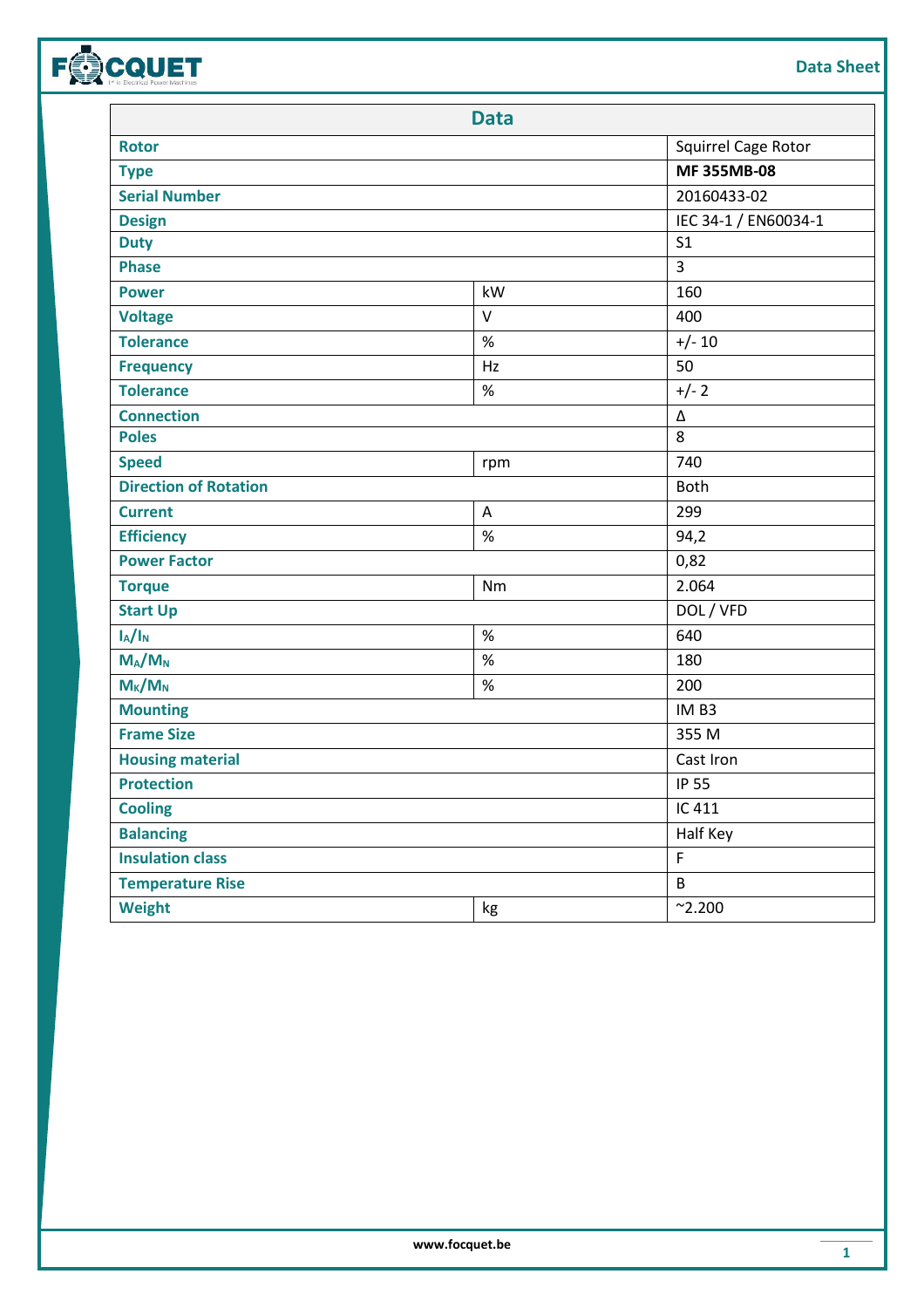| <b>Data Sheet</b> |
|-------------------|
|-------------------|

|                                                 | <b>Bearings &amp; Lubrication</b> |                             |
|-------------------------------------------------|-----------------------------------|-----------------------------|
| <b>Bearing Type</b>                             |                                   | <b>Antifriction Bearing</b> |
| <b>Cooling</b>                                  |                                   | Self Cooled                 |
|                                                 | <b>Drive End</b>                  | 6322.C3                     |
| <b>Type</b>                                     | Non Drive End                     | $6322.C3$ - Insulated       |
| <b>Lubrication interval</b>                     | h                                 | 6.300                       |
| <b>Volume of Grease</b>                         | g                                 | 60                          |
| <b>Lubricant</b>                                |                                   | Caltex SRI-2                |
|                                                 | <b>Painting</b>                   |                             |
| <b>System</b>                                   |                                   | Moderate                    |
| <b>Colour</b>                                   |                                   | <b>RAL 7030</b>             |
|                                                 | <b>Vibration</b>                  |                             |
| <b>Vibration</b>                                | mm/s                              | < 2,8                       |
|                                                 | <b>Starting</b>                   |                             |
|                                                 | Cold                              | $\overline{3}$              |
| <b>Starts</b>                                   | Warm                              | $\overline{2}$              |
|                                                 | Per Year                          | 1.000                       |
|                                                 | <b>Ambiance</b>                   |                             |
| <b>Ambient temperature</b>                      | $^{\circ}$ C                      | $-20+40$                    |
| <b>Altitude</b>                                 | m above sea level                 | $\leq 1.270$                |
| <b>Humidity</b>                                 | %                                 | < 95                        |
| <b>Installation</b>                             |                                   | Outdoor / Indoor            |
|                                                 | <b>Accessories</b>                |                             |
| Regreasing device                               |                                   |                             |
| KTY 84/130 Sensor                               |                                   |                             |
| <b>Metal Fan</b>                                |                                   |                             |
| Encoder Hübner HOG 10 DN 1024 I LR 16H7 + ESL90 |                                   |                             |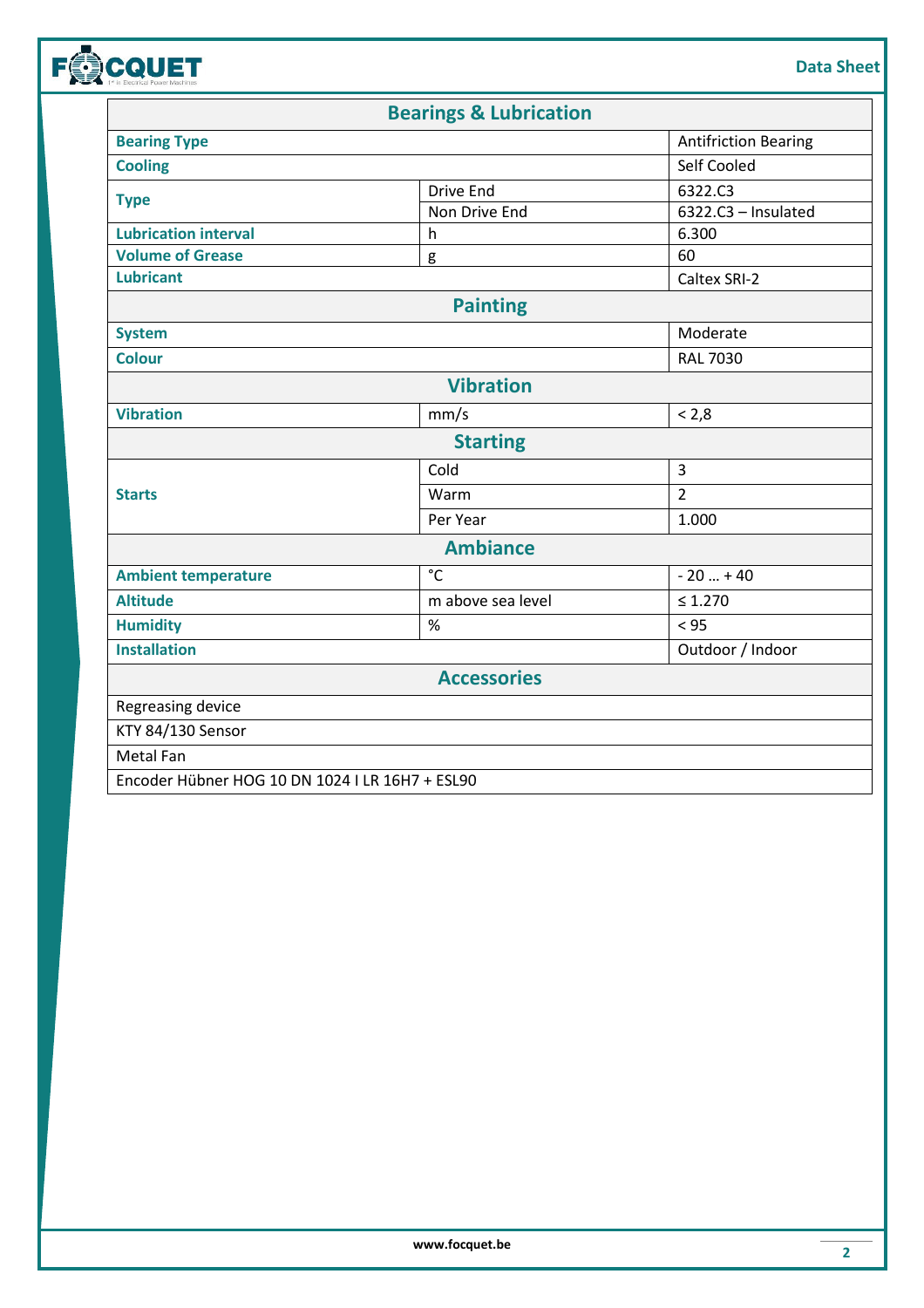

**Date (d/m/y): 20/04/2016 Customer: TES MF 355MB-08 20160433-02 Motor: Serial No:**

|                 | <b>Test Report</b>                    |              |                           |                              |                |                                |                           |                       |             |            |                                         |                          |                    |
|-----------------|---------------------------------------|--------------|---------------------------|------------------------------|----------------|--------------------------------|---------------------------|-----------------------|-------------|------------|-----------------------------------------|--------------------------|--------------------|
| Name-Plate Data |                                       |              |                           |                              |                |                                |                           |                       |             |            |                                         |                          |                    |
|                 |                                       | Duty         |                           | S <sub>1</sub>               |                |                                | Δ                         |                       |             |            |                                         |                          |                    |
|                 |                                       | f[Hz]        |                           | 50                           |                | UN[V]                          | 400                       |                       |             |            | $\cos \phi$                             | 0,82                     |                    |
|                 | $n_N$ [min-1]                         |              |                           | 740                          |                | $\ln[A]$                       | 299                       |                       |             |            | $P_N$ [Kw]                              | 160                      |                    |
|                 |                                       | IP           |                           | 55                           |                | <b>IS.Class</b>                |                           | F                     |             |            | Net B3 [kg]                             |                          | 2150               |
|                 | Drive-end Bearing                     |              |                           |                              | 6322.C3        |                                |                           | Non drive-end Bearing |             |            | 6322.C3                                 |                          |                    |
|                 | Phase-Resistance at<br>$20^{\circ}$ C |              | $[\Omega]$                | 0,0181                       |                | $[\Omega]$                     |                           | 0,0182                | $[\Omega]$  |            | 0,0182                                  |                          |                    |
|                 |                                       |              |                           |                              |                | <b>TEMPERATURE-RISE TEST</b>   |                           |                       |             |            |                                         |                          |                    |
|                 |                                       |              | I <sub>N</sub> ass        | P <sub>N</sub> ress          | Lasting        | Terminals Winding O Wind. Res. |                           |                       |             |            | Amb. $\theta$ Frame $\theta$ Wind. Res. |                          | <b>Temperature</b> |
| Conn.           | U                                     | f            |                           | P <sub>N</sub> out           |                |                                |                           | Initial               |             | Final      |                                         |                          | Rise<br>Δθ         |
|                 | [V]                                   | [Hz]         | I <sub>N</sub> abs<br>[A] | [kW]                         | [h]            |                                | $\lceil \text{°C} \rceil$ | $[\Omega]$            | [°C]        | [°C]       | $[\Omega]$                              |                          | [K]                |
| Δ               | 400                                   | 50           | 300                       | 160                          | 4              |                                | 19                        | 0,018                 | 22          | 61         | 0,0233                                  | 68,2                     |                    |
|                 |                                       |              |                           |                              |                |                                |                           |                       |             |            |                                         |                          |                    |
|                 |                                       |              |                           |                              |                |                                | <b>LOAD TEST</b>          |                       |             |            |                                         |                          |                    |
|                 |                                       | U            | f                         | $\mathsf{n}$                 | S              |                                | input                     | <b>TN</b>             | out         | η          | $\cos \phi$                             | <b>Notes</b>             |                    |
| Conn. Load      |                                       | [V]          | [Hz]                      | $[min-1]$                    | %              | [A]                            | [kW]                      | [Nm]                  | [kW]        | %          |                                         |                          |                    |
| Δ               | 25 %                                  | 400          | 50                        | 749                          | 0,133          | 130                            | 45,43                     | 510                   | 40          | 88,1       | 0,5044                                  |                          |                    |
| Δ               | 50 %<br>75 %                          | 400<br>400   | 50<br>50                  | 747<br>744                   | 0,4            | 180<br>234                     | 86,1<br>127               | 1023<br>1540          | 80          | 92,9       | 0,6905                                  |                          |                    |
| Δ<br>Δ          | 100 %                                 | 400          | 50                        | 741                          | 0,8<br>1,2     | 298                            | 168,5                     | 2062                  | 120<br>160  | 94,5<br>95 | 0,7834<br>0,8161                        |                          |                    |
| Δ               | 125 %                                 | 400          | 50                        | 736                          | 1,867          | 371                            | 210,5                     | 2595                  | 200         | 95         | 0,8189                                  |                          |                    |
|                 |                                       |              |                           |                              |                |                                |                           |                       |             |            |                                         |                          |                    |
|                 |                                       |              |                           |                              |                | <b>BREAKDOWN TORQUE TEST</b>   |                           |                       |             |            |                                         |                          |                    |
|                 | U                                     | $\mathsf{f}$ |                           | n                            | <b>TN</b>      |                                | P ress out P ass, abs     | η                     |             |            |                                         | <b>DIELECTRIC TEST</b>   |                    |
| Conn.           | [V]                                   | [Hz]         | [A]                       | $\lceil \text{min-1} \rceil$ | [Nm]           | [kW]                           | [kW]                      | %                     | $\cos \phi$ |            |                                         | Between Windings and the |                    |
| Δ               | 400                                   | 50           |                           |                              | 4140           |                                |                           |                       |             |            |                                         | Frame                    |                    |
|                 |                                       |              | <b>LOCKED ROTOR TEST</b>  |                              |                |                                |                           | <b>RATIO</b>          |             |            | Test N°                                 |                          |                    |
|                 | U                                     | $\mathbf f$  | T <sub>1</sub>            | Il sss, abs. P ass, abs      |                | $\cos \phi$                    | $\ln / \ln$               | $T_1/T_N$ $T_1/T_N$   |             |            |                                         | U[V]                     | [a]                |
| Lonn.           | [V]                                   | $[Hz]$       | [Nm]                      | $[{\mathsf A}]$              | $\lfloor$ [kW] |                                |                           |                       |             |            |                                         |                          | 2380 0.02A         |
| Δ               | 400                                   | 50           | 3720                      | 1907                         |                |                                |                           |                       |             |            |                                         |                          |                    |
|                 |                                       |              | <b>NO-LOAD TEST</b>       |                              |                |                                |                           |                       |             |            |                                         | INSUL. RES.              |                    |
|                 | U                                     | f            | $n_{N}$                   | Il sss, abs. P ass, abs      |                |                                |                           | $L_{WA} [dB(A)]$      |             |            | amb. T                                  | U                        |                    |
| Conn.           | [V]                                   |              | $[Hz]$ $[min-1]$          | [A]                          | [kW]           | $\cos \phi$                    |                           | No Load               | Load        |            | [°C]                                    | [V]                      | $[M\Omega]$        |
| Δ               | 400                                   | 50           | 749                       | 140                          | 6000           | 0,0596                         |                           | 81                    |             |            | 19                                      | 1000                     | 500                |
|                 |                                       |              |                           |                              |                |                                |                           |                       |             |            |                                         |                          |                    |
| NOTE:           |                                       |              |                           |                              |                |                                |                           |                       |             |            |                                         |                          |                    |
|                 |                                       |              |                           |                              |                |                                |                           |                       |             |            |                                         |                          |                    |
| Signature:      |                                       |              |                           |                              |                |                                |                           |                       |             |            |                                         |                          |                    |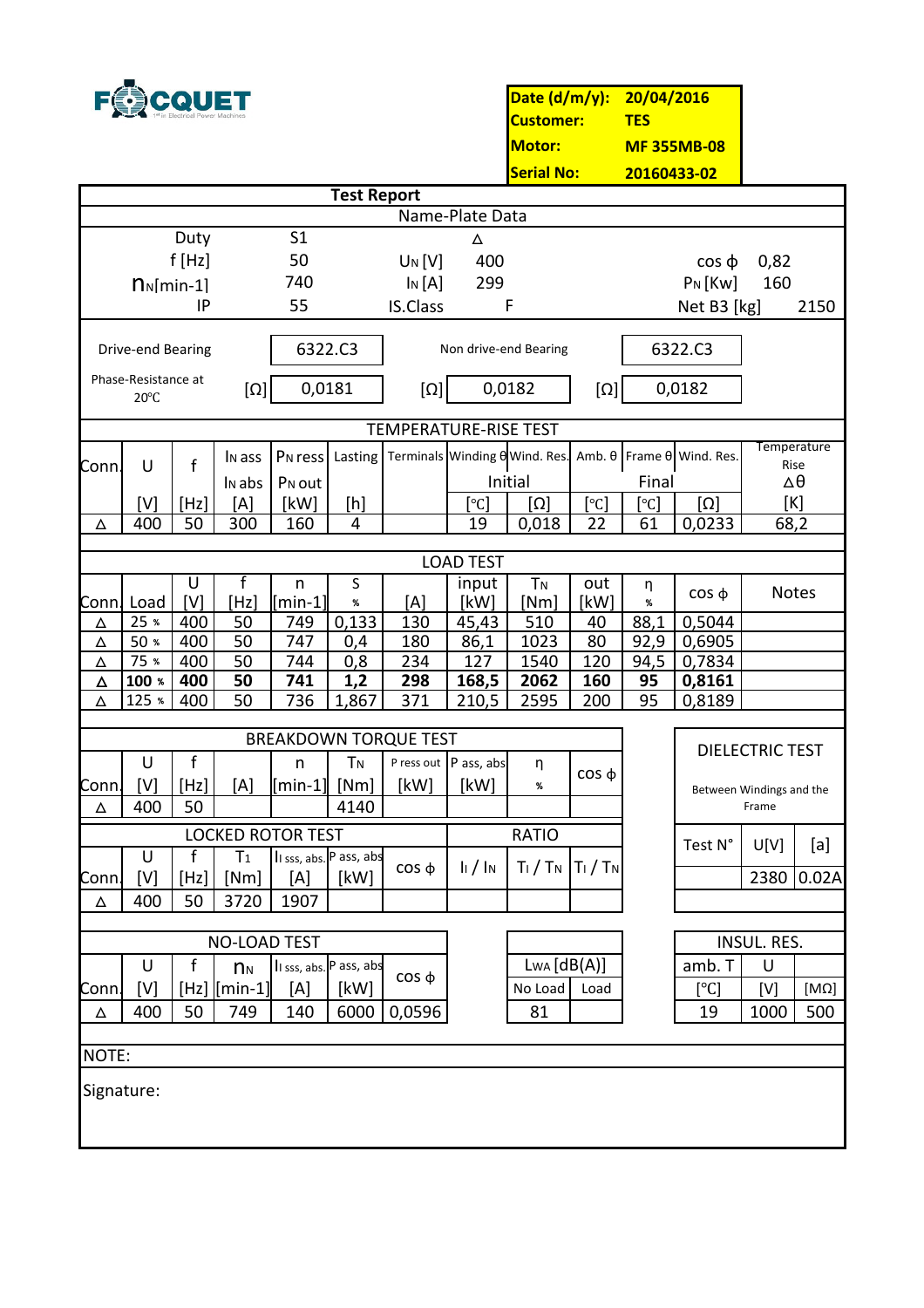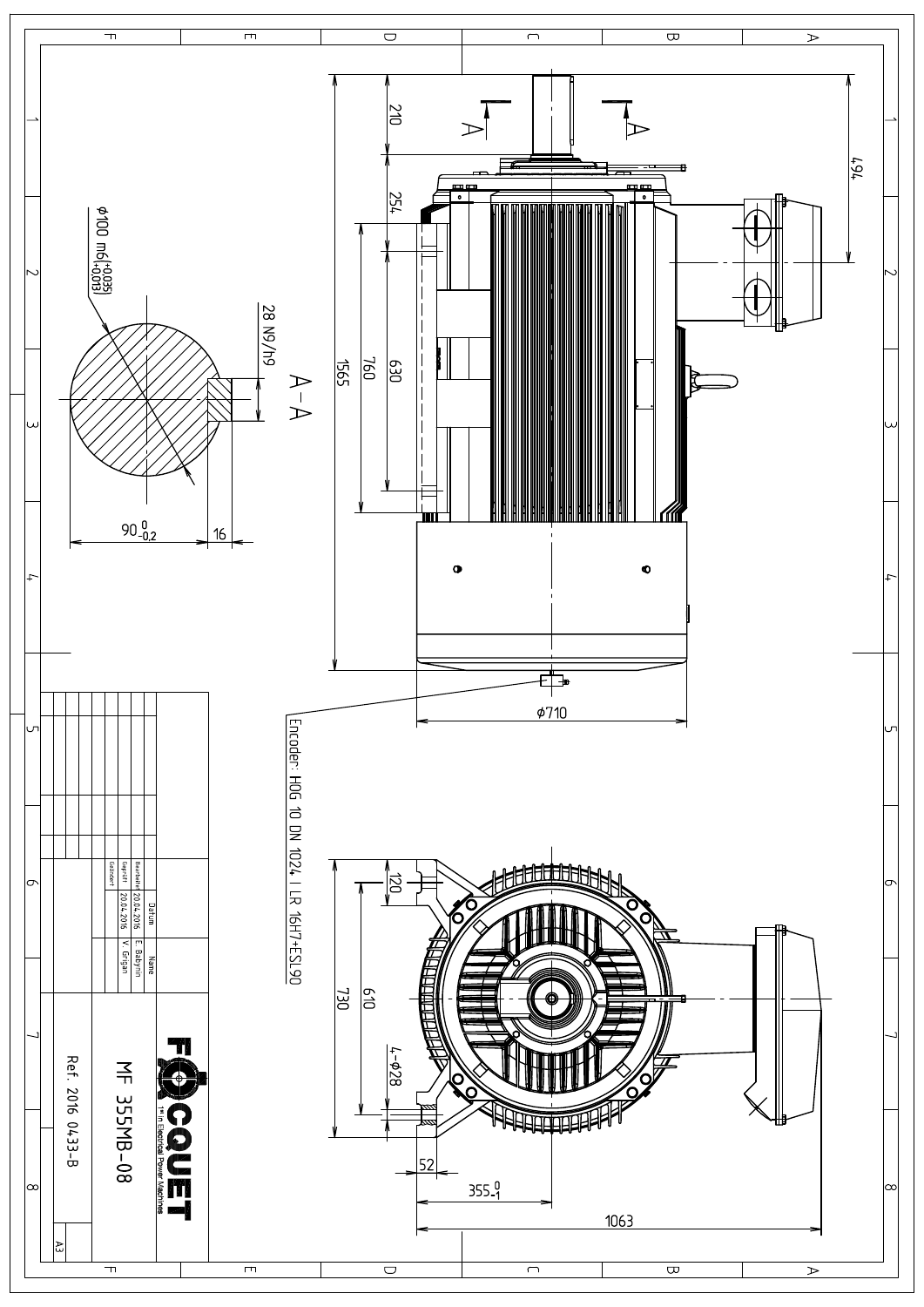